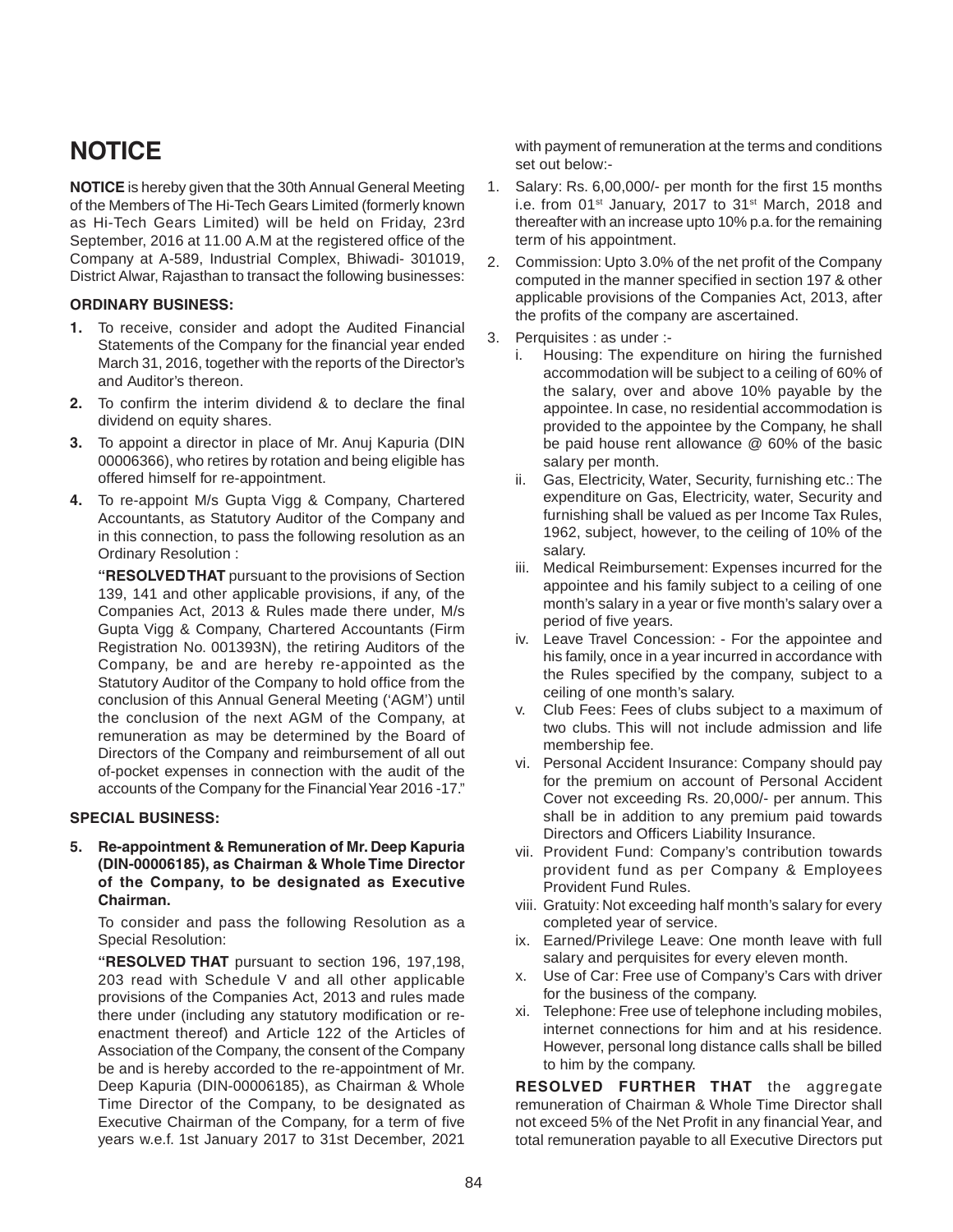

together shall not exceed 10% of the Net Profit in any Financial Year.

**RESOLVED FURTHER THAT** in the event of loss or inadequacy of Profit in any financial year, the appointee shall be paid remuneration at the rates specified above, subject to approval, if any, required from the Central Government or the remuneration, as may be prescribed under Schedule V of the Companies Act, 2013".

**RESOLVED FURTHER THAT** pursuant to the provision of section 152 & all other applicable provisions of Companies Act, 2013 and the Companies (Appointment & Qualification of Directors) Rules, 2014 (including any statutory modification or re-enactment thereof), Mr. Deep Kapuria, will not liable to retire by rotation.

#### **6. Continuation of Mr. Deep Kapuria as Executive Chairman after attaining the age of 70 years (i.e. post 5th August, 2019).**

To consider and pass the following Resolution as a Special Resolution:

#### **"RESOLVED THAT:**

- 1. WHEREAS Mr. Deep Kapuria is being re-appointed as Executive Chairman of the company for a term of five years with effect from  $01<sup>st</sup>$  January, 2017 to  $31<sup>st</sup>$ December, 2021,
- 2. WHEREAS, Mr. Deep Kapuria will attain the age of 70 years on 05<sup>th</sup> August, 2019 i.e. during the term of his proposed whole tenure.
- 3. WHEREAS, Mr. Deep Kapuria can't continue post 05<sup>th</sup> August, 2019 unless the approval of Shareholders by way of special resolution is obtained.
- 4. AND WHEREAS, Upon recommendation of Nomination & Remuneration Committee, The Board of Directors have considered and recommended the continuation of Mr. Deep Kapuria as Executive Chairman even after the age of 70 years which comes in the proposed tenure.

**NOW THEREFORE IT IS RESOLVED THAT** Pursuant to the provisions of Section 196 of the Companies Act, 2013, Rules made thereunder and other applicable provisions, if any, consent of the Company be and is hereby accorded to continue the employment of Mr. Deep Kapuria as Chairman & Whole Time Director, designated as Executive Chairman after attaining the age of 70 years, i.e., from 05<sup>th</sup> August, 2019 to 31<sup>st</sup> December, 2021."

#### **7. Regularisation of Mr. Bidadi Anjani Kumar (DIN-00022417) as Director of the Company**

To consider and pass the following resolution as an Ordinary Resolution.

**"RESOLVED THAT** pursuant to the provisions of Sections 152 and other applicable provisions, if any, of the Companies Act, 2013 ("the Act") and the Companies (Appointment and Qualification of Directors) Rules, 2014 (including any statutory modification, amendment or reenactment thereof for the time being in force and as may be enacted from time to time) and the provisions of Articles of Association of the Company, Mr. Bidadi Anjani Kumar (DIN-00022417), who was appointed as an Additional Director by the Board of Directors in their meeting held on November 03, 2015, to hold the office till the date of present meeting and who qualifies for being appointed as an Non-Executive Director and in respect of whom the Company has received a notice in writing together with a deposit under Section 160 of the Act from a member proposing his candidature for the office of Director, be and is hereby appointed as Non-Executive Director of the Company.

**RESOLVED FURTHER THAT** his appointment shall be subject to retire by rotation at the General Meeting.

**RESOLVED FURTHER THAT** necessary documentations including issuance of appointment letter detailing the terms & conditions, duties & responsibilities be issued under the authority of Board of Directors (including a duly constituted Committee)."

#### **8. Approval of Inter-corporate Investments as per Section 186 of the Companies Act, 2013**

To consider and pass the following Resolution as a Special Resolution:

**"RESOLVED THAT** pursuant to the provisions of Section 186 and all other applicable provisions, if any, of the Companies Act, 2013 and Rules made thereunder (including any statutory modification, amendment or reenactment thereof for the time being in force and as may be enacted from time to time) Company to make investment in other body corporate through ICDs/F.Ds/ purchase or subscribe of equities/preference shares/ Debentures or Bonds/Mutual Funds etc. in India or not, whether in the same management or not, in one or more tranches, notwithstanding that the aggregate of investment so far acquired or to acquire by way of subscription, purchase or otherwise, securities of any body corporate(s) upto an aggregate amount not exceeding Rs. 600 Cr (Rupees six hundred crores only) outstanding at any time under the said provision in the best interest of the company.

**RESOLVED FURTHER THAT** the Board or a duly constituted Committee thereof be and is hereby authorized to decide and finalize the terms and conditions of the above, limit upto which such investments may be given or made, as may be determined by the Board or the Committee thereof, within the aforesaid limits including with the power to transfer/ dispose of the investments so made, from time to time, and to execute all deeds, documents and other writings and to do all such acts, deeds, matters and things, as may be necessary and/or expedient for implementing and giving effect to this resolution."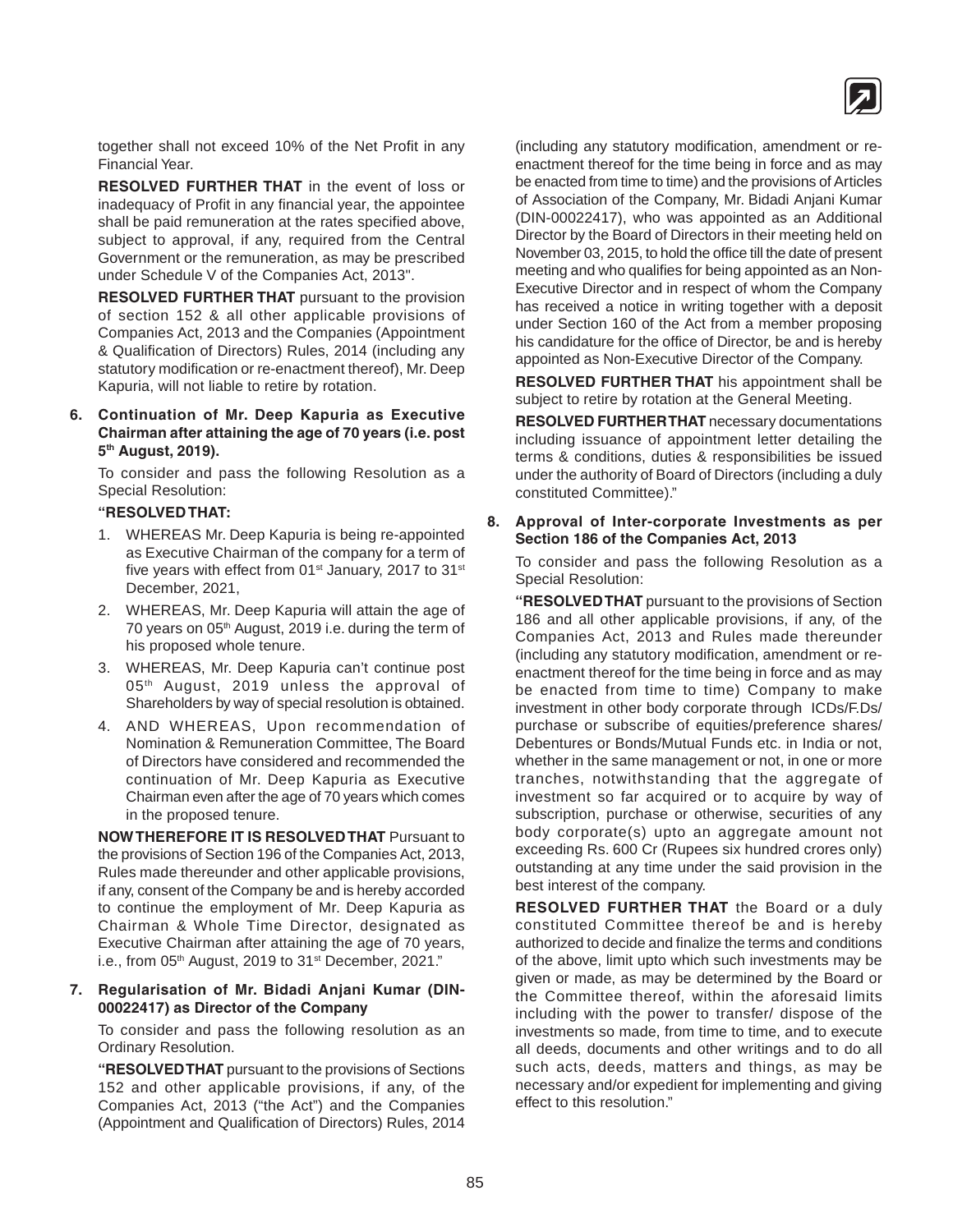#### **9. Approval of Borrowing Powers in terms of Section 180(1) (c) of the Companies Act, 2013.**

To consider and pass the following Resolution as a Special Resolution:

**"RESOLVED THAT,** in supersession of the earlier resolution passed, consent of the members of the Company be and is hereby accorded to the Board of Directors (including duly constituted Committee) under Sections 180(1)(c), 180(2) and all other applicable provisions if any, of the Companies Act, 2013 (including any statutory modification or re-enactment thereof, for the time being in force) and the Articles of Association of the Company, to borrow, from time to time, as it may consider fit, any sum or sums of monies from any entity / person, whether or not the monies so borrowed together with the monies already borrowed by the Company and remaining outstanding at any one time (apart from temporary loans obtained from the Company's bankers in the ordinary course of business) exceed the aggregate of the paid-up capital of the Company and its free reserves that is to say, reserves that are not set apart for any specific purpose provided that the total amount so borrowed and outstanding at any one time (apart from temporary loans obtained from the Company's bankers in the ordinary course of business) shall not exceed Rs. 600 Cr (Rupees Six hundred crores only) and that the Board be and is hereby empowered and authorized to arrange and fix the terms and conditions of all such moneys to be borrowed, from time to time, as to interest, repayment, security or otherwise as it may think fit.

**RESOLVED FURTHER THAT** for the purpose of giving effect to this resolution, the Board or a duly constituted committee thereof, be and is hereby authorized to finalize, settle and execute such documents/ deeds/ writings/ papers/ agreements, in connection with such borrowing as may be required and to do all such other acts, deeds, matters and things, as it may in its absolute discretion deem necessary, proper or desirable and to settle any question, difficulty or doubt that may arise in this regard."

#### **10. Approval to Create mortgage and/or charge in respect of Company's movable / immovable properties, in terms of section 180(1)(a) of the Companies Act, 2013.**

To consider and pass the following Resolution as a Special Resolution:

**"RESOLVED THAT,** in supersession of the earlier resolution passed, consent of the members of the Company, be and is hereby accorded to the board of directors (including duly constituted Committee) under Section180(1)(a) and all other applicable provisions if any, of the Companies Act, 2013 (including any statutory modification or re-enactment thereof, for the time being in force) and the Articles of Association of the Company, to mortgage and/or charge, in addition to the mortgages / charges created / to be created by the Company in such form and manner and with such ranking and at such time and on such terms as the board may determine, including a lien or floating charge, on all or any of the movable / immovable properties of the Company, both present and future and/or whole or any part of undertaking(s) of the Company in favour of the Lender(s), Agent(s) and Trustee(s), for securing the borrowings of the Company availed / to be availed by way of loan(s) in Indian or foreign currency and securities (comprising fully / partly convertible debentures and/or non-convertible debentures, on all or any of the above, with or without detachable or non-detachable warrants and/or secured premium notes and/or floating rates notes / bonds or other debt instruments) issued / to be issued by the Company, from time to time, subject to such permissible limits under Section 180(1)(c) of the Companies Act, 2013, together with interest and all other monies payable by the Company in terms of the Loan Agreement(s) / Trust Deed(s) or any other document, entered into / to be entered into between the Company and the Lender(s) / Agent(s) / Trustee(s), in respect of the said loans / borrowings / debentures / bonds or other securities and such terms and conditions in respect of enforcement of security as may be stipulated in that behalf and agreed to between the board or committee and the Lender(s) / Agent(s) / Trustee(s).

**RESOLVED FURTHER THAT** for the purpose of giving effect to the above resolutions, the Board or a duly constituted committee thereof be and is hereby authorized to finalize, settle and execute such documents / deeds / writings / papers / agreements, as may be required and do all such acts, deeds, matters and things, as it may in its absolute discretion deem necessary, proper or desirable and to settle any question, difficulties or doubts that may arise with regard to creating mortgages / charges against such borrowings as aforesaid."

#### **11. Approval of remuneration of Cost Auditor for the financial year 2016-2017**

To consider and pass the following resolution as an Ordinary Resolution:

**"RESOLVED THAT** pursuant to the provisions of Section 148 and other applicable provisions, if any, of the Companies Act, 2013 and the Companies (Audit and Auditors) Rules, 2014 (including any statutory modification(s) or re-enactment(s) thereof, for the time being in force), M/s Kabra & Associates, Cost accountant appointed by the Board of Directors of the Company, to conduct the audit of the cost records of the Company for the financial year ending March 31, 2017, be paid the remuneration as set out in the Statement annexed to the Notice convening this Meeting.

**RESOLVED FURTHER THAT** Mr. Deep Kapuria, Executive Chairman and/or Mr. Pranav Kapuria, Managing Director and/or Mr. Anuj Kapuria, Whole Time Director and/or Mr. S.K. Khatri, Company Secretary of the Company be and are hereby severally authorised to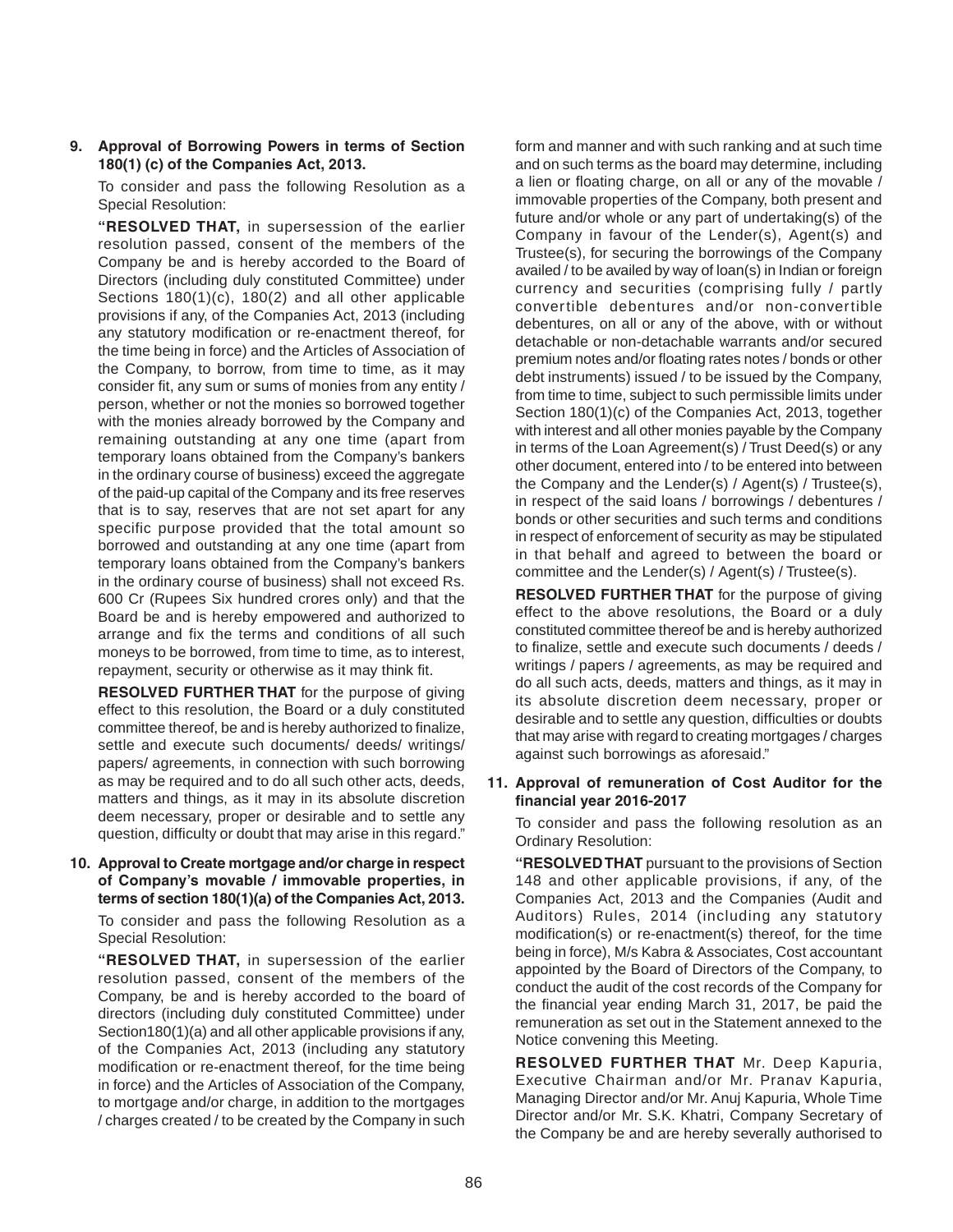

do all acts and take all such steps as may be necessary, proper or expedient to give effect to this resolution."

> **By order of the Board of The Hi-Tech Gears Ltd.**

**Sd/- S.K. Khatri** Place : New Delhi **Company Secretary** Date : 11/08/2016 **Membership No: - F5459**

#### **Registered Office:**

A-589, Industrial Complex, Bhiwadi, Distt. Alwar, Rajasthan-301019

#### **NOTES:**

- 1. The Statement pursuant to Section 102 of the Companies Act, 2013, which sets out details relating to Special Business at the meeting, is annexed hereto.
- 2. A MEMBER ENTITLED TO ATTEND AND VOTE AT THE MEETING IS ENTITLED TO APPOINT A PROXY/ PROXIES TO ATTEND AND VOTE (ON A POLL ONLY) INSTEAD OF HIMSELF/HERSELF.

A person can act as proxy on behalf of members not exceeding fifty (50) and holding in the aggregate not more than 10 (ten) % of the total share capital of the Company. The instrument of Proxy in order to be effective, should be deposited at the Registered Office of the Company, duly completed and signed, not less than 48 (forty eight) hours before the commencement of the meeting. Proxies submitted on behalf of the companies, societies etc., must be supported by an appropriate resolution.

- 3. Pursuant to Section 91 of the Act, the Register of Members and the Share Transfer books of the Company will remain closed from Saturday, September 17, 2016 to Friday, September 23, 2016 (both days inclusive) for annual closing and determining the entitlement of the shareholders to the Final Dividend for the financial year 2015-16.
- 4. If final dividend on shares is approved at the Annual General Meeting, payment of such dividend will be made to those members whose names appear in the Register of Members on September 23, 2016. In respect of the shares held in electronic form, the dividend will be payable to the beneficial owners of the shares as on the closing hours of business on September 16, 2016, as per the details to be furnished by the depositories for this purpose
- 5. The relevant details under Regulation 36(3) of SEBI (Listing Obligation & Disclosure Requirements) Regulation, 2015 in respect of the Directors seeking appointment/reappointment at the Annual General Meeting, forms integral part of the Notice. The Directors have furnished the requisite declarations for their appointment/re-appointment.
- 6. Members holding shares in electronic form are hereby informed that bank particulars registered against their respective depository accounts will be used by the Company for payment of dividend. The Company or its Registrar and Share Transfer Agent ("Registrar") cannot act on any request received directly from the Members holding shares in electronic form for any change of bank particulars or bank mandates. Such changes are to be advised only to the Depository Participant of the Members. Members holding shares in physical form and desirous of either registering bank particulars or changing bank particulars already registered against their respective folios for payment of dividend are requested to write to the Registrar.
- 7. Pursuant to the provision of Section 205A, 205C of the Companies Act, 1956 or Section 124 , 125 and other applicable provisions, if any, of the Companies Act, 2013, the amount of dividend which remain unpaid or unclaimed for a period of 7(Seven) years from the date of transfer of the amount to unpaid dividend account would be transferred to the "Investor Education and Protection Fund (IEPF)" constituted by the Central Government and the shareholders would not be able to make any claims as to the amount of dividend so transferred to the fund from the Company. The Company has initiated a list of members, entitled for such amount, the same is available at Company's website. Thus, the shareholders who have not yet encashed their dividend warrants are requested in their own interest to write to the Company or its RTA (Mas Services Limited) immediately for claiming outstanding dividends declared by the Company for the year 2008-09 and onwards. The proposed date for the transfer of unclaimed final dividend by the Company for the year 2008-09 to IEPF is 29th October, 2016.
- 8. Corporate Members are requested to send a duly certified copy of the Board Resolution, pursuant to Section 113 & other applicable provisions of the Companies Act, 2013 and Rules made thereunder.
- 9. To prevent fraudulent transactions, members are advised to exercise due diligence and notify the Company of any change in address or demise of any member as soon as possible.
- 10. The Securities and Exchange Board of India (SEBI) has mandated the submission of Permanent Account Number (PAN) by every participant in securities market. Members holding shares in electronic form are, therefore, requested to submit the PAN to their Depository Participants with whom they are maintaining their demat accounts. Members holding shares in physical form are requested to submit their PAN details to the Registrar.
- 11. Electronic copy of the Annual Report for 2015-16 along with the Notice of the 30th Annual General Meeting of the Company (including Attendance Slip and Proxy Form) is being sent to all the members whose Email Ids are registered with the Registrar/ Depository Participants(s)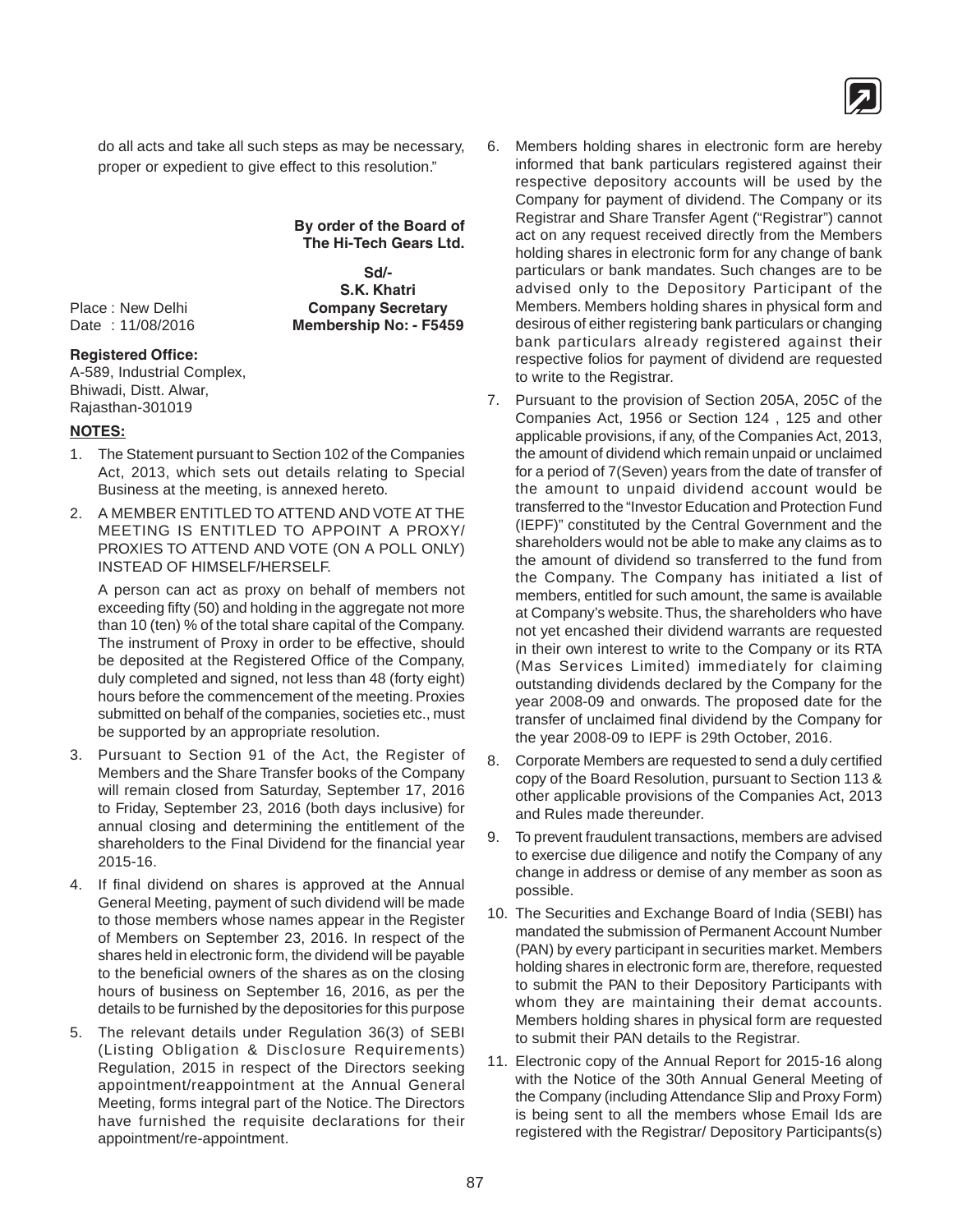unless any member has requested for a hard copy of the same. For members who have not registered their Email Ids, physical copies of the Annual Report for the 2015- 16 along with Notice of the 30th Annual General Meeting of the Company inter alia indicating the process and manner of e-voting along with Attendance Slip and Proxy Form is being sent by other permissible modes.

- 12. A member can inspect the proxies lodged at any time during the business hours of the Company from the period beginning 24 (twenty four) hours before the time fixed for the commencement of the meeting and ending with the conclusion of the meeting, provided he has given to the Company a notice in writing of his intention to inspect not less than 3 (three) days' before the commencement of the meeting.
- 13. Members may also note that the Notice of the 30th Annual General Meeting and the Annual Report for 2015-16 will also be available on the Company's website www.hitechgears.com. The physical copies of the documents will also be available at the Company's Registered Office for inspection during 11:00 A.M. to 1:00 P.M on any working day except Saturdays and Sundays upto the date of the meeting. Even after registering for ecommunication, members are entitled to receive such communication in physical form, upon making a request for the same, by any permissible mode free of cost. For any communication, the shareholders may also send requests to the Company's investor email id: secretarial@hitechgears.com.
- 14. Pursuant to the provisions of Section 72 of the Companies Act 2013, the member(s) holding shares in physical form may nominate, in the prescribed manner, a person to whom all the rights in the shares shall vest in the event of death of the sole holder or all the joint holders. Member(s) holding shares in demat form may contact their respective DP for availing this facility.
- 15. Route Map and details of Prominent Landmarks of the venue of the meeting is enclosed.
- 16. Voting through electronic means:
	- a. In compliance with the provisions of Section 108 of the Companies Act, 2013 and the Rules framed thereunder and as per Regulation 44(1) of SEBI (Listing Obligation & Disclosure Requirements) Regulations, 2015, the Members are provided with the facility to cast their vote electronically, through the e-voting services provided by NSDL, on all the resolutions set forth in this Notice. The members may cast their votes using an electronic voting system from a place other than the venue of the meeting ('remote e-voting')
	- b. M/s Grover Ahuja & Associates, Practicing Company Secretaries have been appointed as the Scrutinizer to scrutinize the voting and remote e-voting process in a fair and transparent manner.
- c. The facility for voting through ballot paper shall be made available at the AGM and the Members attending the meeting who have not cast their vote by remote e-voting shall be able to exercise their right at the meeting through ballot paper. Once the vote on a resolution is cast by the Member, the Member shall not be allowed to change it subsequently.
- d. The Members who have casted their vote by remote evoting prior to the AGM may also attend the AGM but shall not be entitled to cast their vote again.
- e. Members can opt for only one mode of voting, i.e., either by Ballot Form or remote e-voting. In case Members cast their votes through both the modes, voting done by remote e-voting shall prevail and votes cast through Ballot Form shall be treated as invalid.
- f. The remote e-voting period commences on September 20, 2016 (9:00 a.m.) and ends on September 22, 2016 (5:00 p.m.). During this period, Members of the Company, holding shares either in physical form or in dematerialized form, as on the cut-off date of September 16, 2016, may cast their vote by remote e-voting.
- g. The process and manner for remote e-voting are as under:
- 1. (I) In case of Members receiving e-mail from NSDL (For those members whose e- mail addresses are registered with Company/Depositories):
	- (a) Open e-mail and open PDF file with your client ID or Folio No. as password containing your user ID and password for remote e-voting. Please note that the password is an initial password.
	- (b) Launch internet browser by typing the following URL: https://www.evoting.nsdl.com/.
	- (c) Click on Shareholder-Login.
	- (d) Put user ID and password as initial password noted in step (a) above. Click Login.
	- (e) Password change menu appears. Change the password with new password of your choice with minimum 8 digits/characters or combination thereof. Note new password. It is strongly recommended not to share your password with any other person and take utmost care to keep your password confidential.
	- (f) Home page of remote e-voting opens. Click on remote e-voting: Active Voting Cycles.
	- (g) Select "EVEN" of "The Hi-Tech Gears Limited".
	- (h) Now you are ready for remote e-voting as Cast Vote page opens.
	- (i) Cast your vote by selecting appropriate option and click on "Submit" and also "Confirm" when prompted.
	- (j) Upon confirmation, the message "Vote cast successfully" will be displayed.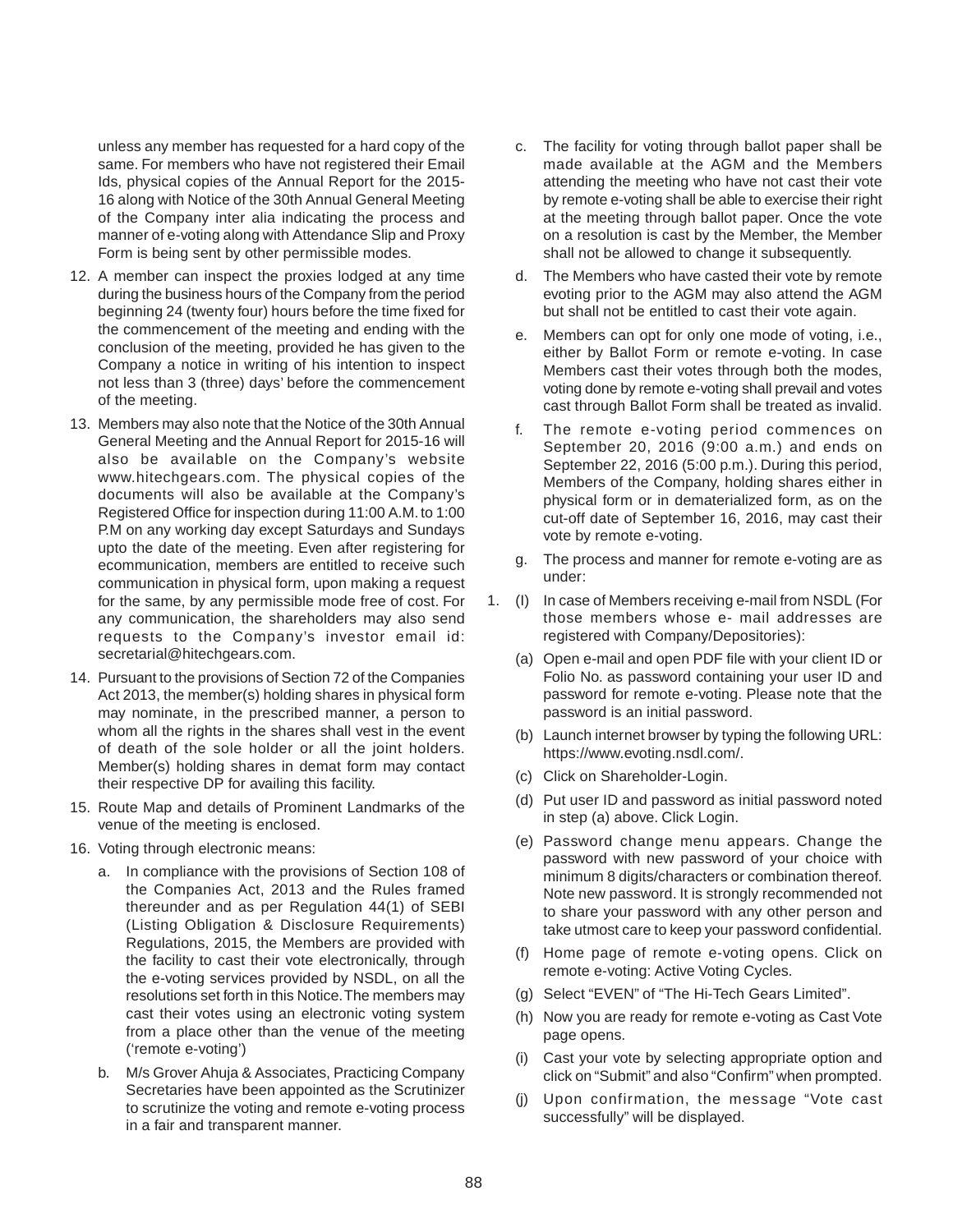

- (k) Once you have voted on the resolution, you will not be allowed to modify your vote.
- (l) Institutional shareholders (i.e. other than individuals, HUF, NRI etc.) are required to send scanned copy (PDF/JPG Format) of the relevant Board Resolution. together with attested specimen signature of the duly authorized signatory(ies) who are authorized to vote, to the Scrutinizer through e-mail email to scrutinizer@hitechgears.com with a copy marked to evoting@nsdl.co.in.
- (II) In case of Members receiving Physical copy of Notice of 30th Annual General Meeting (for members whose email IDs are not registered with the Company/ Depository Participants(s)or requesting physical copy)
- a. Initial password is provided in the box overleaf.
- b. Please follow all steps from Sl. No. (b) to Sl. No. (l) above, to cast vote.
- 2. In case of any queries, you may refer the Frequently Asked Questions (FAQs) for Members and remote evoting user manual for Members available at downloads section of www.evoting.nsdl.com or call on toll free no.: 1800- 222-990.
- 3. If you are already registered with NSDL for remote evoting then you can use your existing user ID and password/ PIN for casting your vote.
- 4. You can also update your mobile number and e-mail id in the user profile details of the folio which may be used for sending future communication(s).
- 5. The voting rights of members shall be in proportion to their shares of the paid up equity share capital of the Company as on the cut-off date of 16th September, 2016.
- 6. Any person, who acquires shares and becomes member of the Company after dispatch of the notice and holding shares as of the cut-off date i.e. 16th September, 2016, may also obtain the login ID and password by sending a request at evoting@nsdl.co.in or RTA, MAS Services Limited at info@masserv.com or sm@masserv.com.

However, if you are already registered with NSDL for remote e-voting then you can use your existing user ID and password for casting your vote. If you forgot your password, you can reset your password by using "Forgot User Details / Password" option available on www.evoting.nsdl.com or contact NSDL at the following toll free no.: 1800-222-990.

- 7. A member may participate in the AGM even after exercising his right to vote through remote e-voting but shall not be allowed to vote again at the AGM.
- 8. A person, whose name is recorded in the register of members or in the register of beneficial owners maintained by the depositories as on the cut-off date only shall be entitled to avail the facility of remote e-voting as well as voting at the AGM through ballot paper.
- 9. M/s Grover Ahuja & Associates, Practicing Company Secretaries have been appointed as the Scrutinizer for providing facility to the members of the Company to scrutinize the voting and remote e-voting process in a fair and transparent manner.
- 10. The Chairman shall, at the AGM, at the end of discussion on the resolutions on which voting is to be held, allow voting with the assistance of scrutinizer, by use of "Ballot Paper" for all those members who are present at the AGM but have not cast their votes by availing the remote evoting facility.
- 11. The Scrutinizer shall after the conclusion of voting at the AGM, will first count the votes cast at the meeting and thereafter unblock the votes cast through remote e-voting in the presence of at least two witnesses not in the employment of the Company and shall make, not later than three days of the conclusion of the AGM, a consolidated scrutinizer's report of the total votes cast in favour or against, if any, to the Chairman or a person authorized by him in writing, who shall countersign the same and declare the result of the voting forthwith.
- 12. The Results declared along with the report of the Scrutinizer shall be placed on the website of the Company www.hitechgears.com and on the website of NSDL immediately after the declaration of result by the Chairman or a person authorized by him in writing and communicated to the Stock Exchanges.

#### **STATEMENT ANNEXED TO THE NOTICE IN RESPECT OF THE SPECIAL BUSINESS PURSUANT TO SECTION 102 OF THE COMPANIES ACT, 2013.**

#### **Item No. 5**

Mr. Deep Kapuria was re-appointed as Chairman & Whole Time Director of the Company for a period of 5 years. The appointment was effective w.e.f. January 01, 2012 & was valid upto December 31, 2016. The approval for the same was accorded by the members in their 25th Annual General Meeting held on September 27, 2011. Tenure of Mr. Deep Kapuria is due for re-appointment effective January 01, 2017

Keeping in view the contribution made by Mr. Deep Kapuria since inception of the Company, the Board of Directors upon the recommendation of the Nomination & Remuneration Committee, in its meeting held on August 11, 2016, approved & recommended the reappointment and remuneration of Mr. Deep Kapuria as Chairman & Whole Time Director, to be designated as Executive Chairman, for a further period of 5 (Five) years, w.e.f. January 01 2017 to December 31, 2021.

The aforesaid re-appointment and remuneration of Mr. Deep Kapuria as Chairman & Whole Time Director is subject to the approval of the Members of the company and other concerned statutory and other authorities, if applicable.

A brief resume & additional information of Mr. Deep Kapuria, is annexed herewith in Annexure A, mentioning therein qualification, the nature of his expertise in specific functional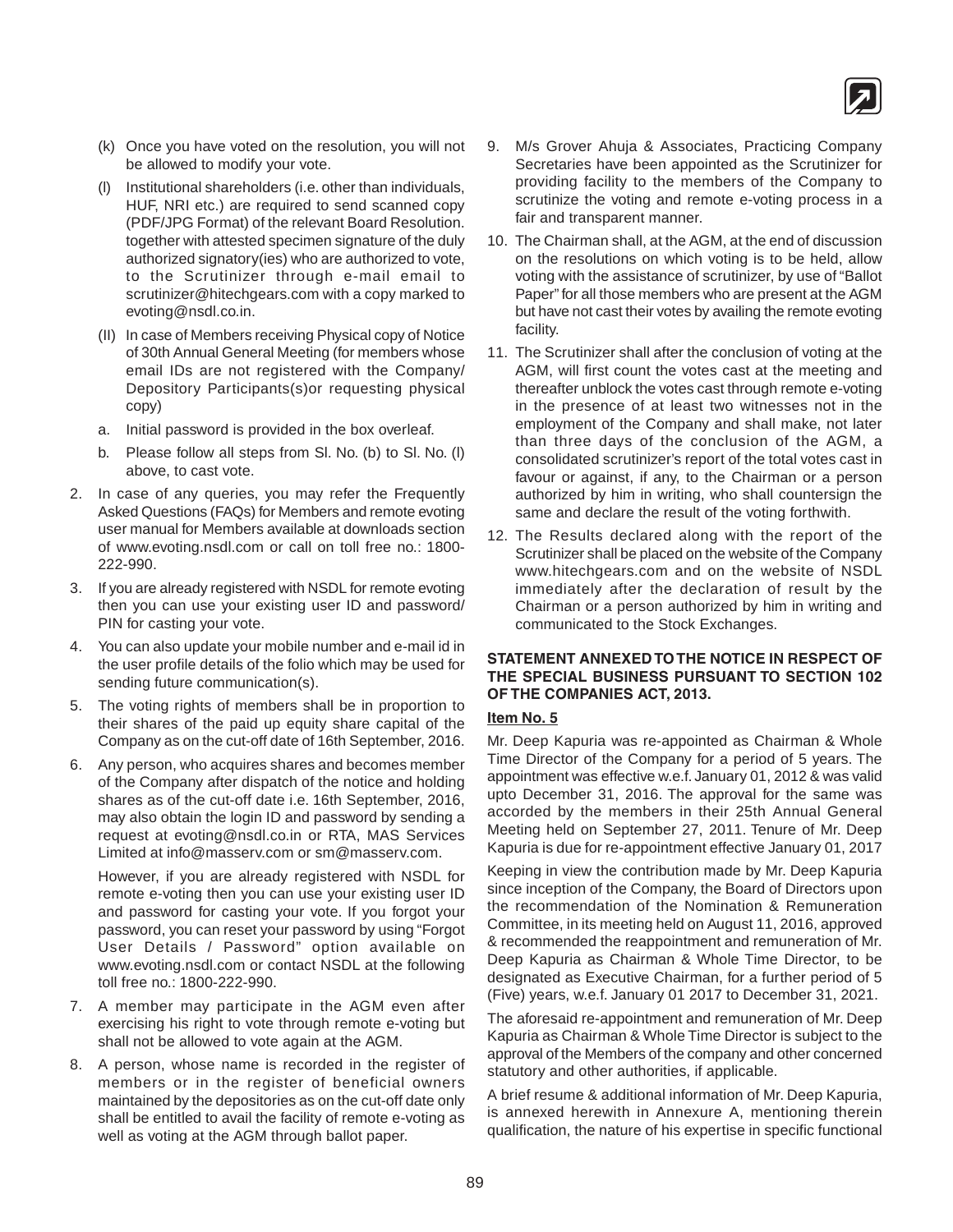areas and the names of the company in which he holds the position of a Director as per Regulation 36(3) of the SEBI (Listing Obligation and Disclosure Requirements) Regulation, 2015.

Except Mr. Deep Kapuria, Mr. Pranav Kapuria and Mr. Anuj Kapuria, Directors, being related to each other, none of the Directors and Key Managerial Personnel of the Company and their relatives are concerned or interested, financial or otherwise, in the agenda as set out at item no. 5 of the notice.

Your Directors recommend the resolution set forth in item no. 5 for approval of the members as Special Resolution.

The terms as set out in the resolution and explanatory statement may be treated as an abstract of terms of appointment of whole time Director pursuant to section 196 of the Companies Act, 2013.

#### **Item No. 6**

In terms of provisions of Section 196 of the Companies Act, 2013, and Rules made thereunder and other applicable provisions, if any, a Company can't continue the employment of any person as Whole-Time Director who has attained the age of 70 years without passing a special resolution indicating the justification for continuing such person in explanatory statement.

Mr. Deep Kapuria will attain the age of 70 years on August 05, 2019 and hence continuation of his employment as Executive Chairman after August 05, 2019 requires the approval of Shareholders by way of a special resolution.

Upon recommendation of Nomination and Remuneration Committee, the Board of Directors of the Company recommends to continue the employment of Mr. Deep Kapuria as Chairman & Whole Time Director, designated as Executive Chairman after attaining the age of 70 years, i.e., from August 05, 2019 to December 31, 2021." Mr. Deep Kapuria is founder director of the Company and associated with the company since inception. He is a technocrat and expert in Gear Manufacturing & Designing, Business Management & Finance. He has great experience of dealing with customers, both domestic & overseas and understanding their requirements. Mr. Deep Kapuria has rich and varied experience in the Industry and has been involved in the operations of the Company over a long period of time; it would be in the interest of the Company to continue the engagement of Mr. Deep Kapuria as Chairman & Whole Time Director, designated as Executive Chairman, even after attaining the age of 70 years.

The aforesaid employment of Mr. Deep Kapuria as Chairman & Whole Time Director after attaining the age of 70 years is subject to the approval of the Members of the company and other concerned statutory and other authorities, if applicable.

A brief resume & additional information of Mr. Deep Kapuria, is annexed herewith in Annexure A, mentioning therein qualification, the nature of his expertise in specific functional areas and the names of the company in which he holds the position of a Director as per Regulation 36(3) of the SEBI (Listing Obligation and Disclosure Requirements) Regulation, 2015.

Except Mr. Deep Kapuria, Mr. Pranav Kapuria and Mr. Anuj Kapuria, Directors, being related to each other, none of the Directors and Key Managerial Personnel of the Company and their relatives are concerned or interested, financial or otherwise, in the agenda as set out at item no. 6 of the notice.

Your Directors recommend the resolution set forth in item no. 6 for approval of the members as Special Resolution.

The terms as set out in the resolution and explanatory statement may be treated as an abstract of terms of appointment of whole time Director pursuant to section 196 of the Companies Act, 2013.

#### **Item No. 7**

The Board of Directors ("the Board"), on the recommendation of the Nomination and Remuneration Committee, appointed Mr. Bidadi Anjani Kumar as an Additional Director. His appointment is effective from November 03, 2015 till the conclusion of present meeting, but the members may appoint him as a regular director.

The Company has received a Notice in writing from a Member of the Company along with the deposit of requisite amount under Section 160 of the Act proposing the candidature of Mr. Bidadi Anjani Kumar for the office of Director of the Company.

Mr. Bidadi Anjani Kumar has consented to act as a Director of the Company and has given the requisite disclosures to the Board as provided under Section 152 of the Companies Act, 2013.

A brief resume & additional information of Mr. Bidadi Anjani Kumar is annexed herewith in Annexure A, mentioning therein the nature of his expertise in specific functional areas and the name of the company in which he holds the position of a Director as per Regulation 36(3) of the SEBI (Listing Obligation and Disclosure Requirements) Regulation, 2015.

Copy of the draft letter for appointment having the term and conditions of appointment of Mr. B.A. Kumar as an Nonexecutive Director are open for inspection by Members at the Registered Office of the Company during normal working hours between 11.00 a.m. and 1.00 p.m. on all working days (except Saturdays & Sundays).

Having regard to the qualification, experience and knowledge, the Nomination and Remuneration Committee and the Board is of the view that his appointment as an Non-executive Director will be in the interest of the Company. Board is of the opinion that the Company will be benefited with his contribution in the Board process, Governance and overall working. The Board recommends the Resolution as set out at Item No. 7 of the Notice for the approval by the members of the Company by way of an Ordinary Resolution.

He is not related to any other Director of the Company.

Except Mr. Bidadi Anjani Kumar, none of the Directors, Key Managerial Personnel of the Company and their relatives are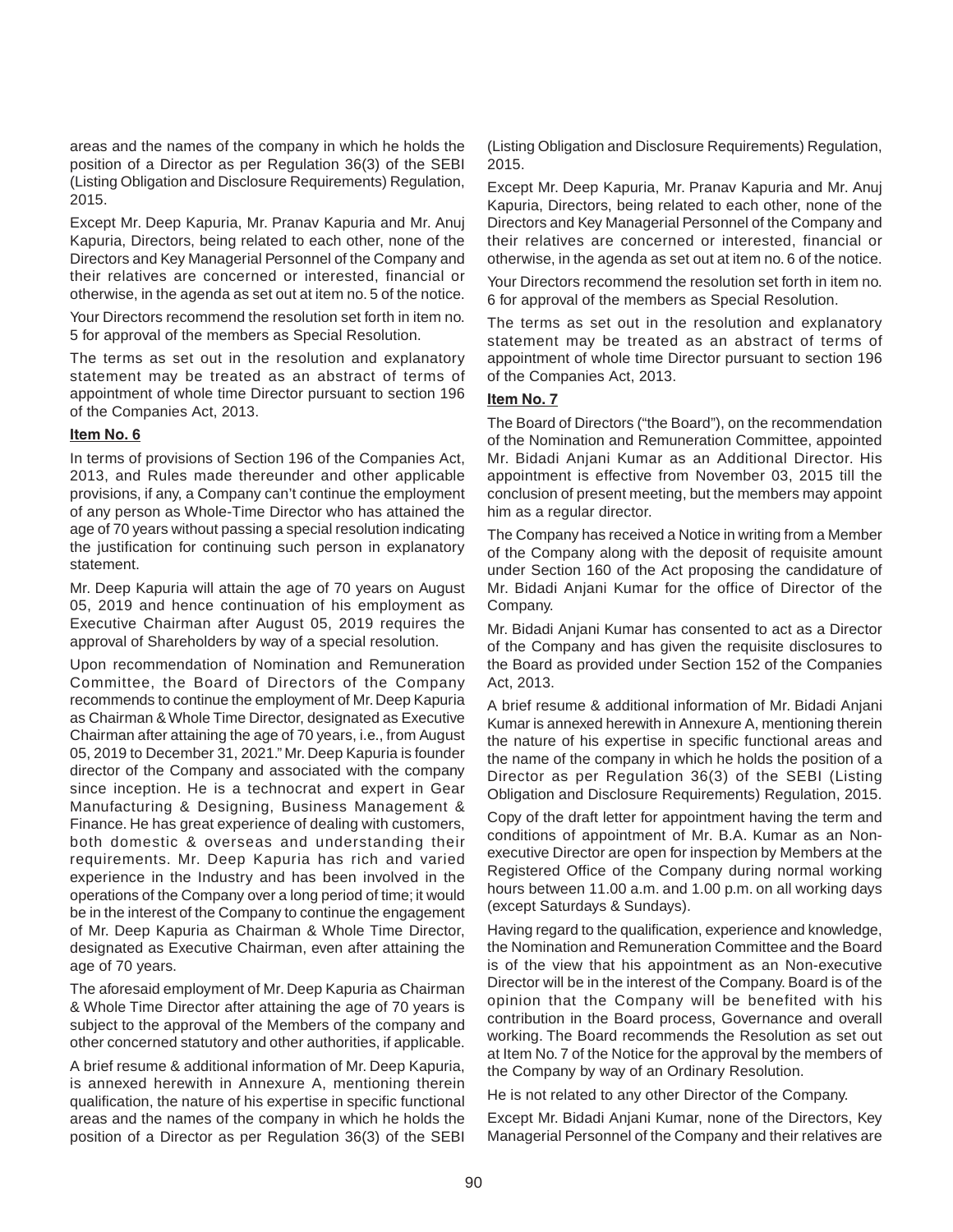

concerned or interested, financial or otherwise, in the agenda as set out at Item No. 7 of the Notice.

Your Directors recommend the resolution set forth in item no. 7 for approval of the members as an Ordinary Resolution.

#### **Item No. 8**

As per the provisions of Section 186 of the Companies Act, 2013, the Board of Directors of a Company can make any investment beyond the prescribed ceiling of i) Sixty per cent of the aggregate of the paid-up capital and free reserves and securities premium account or, ii) Hundred per cent of its free reserves and securities premium account, whichever is more, if special resolution is passed by the members of the Company.

As a measure of achieving greater financial flexibility and to enable optimal financing structure, this permission is sought pursuant to the provisions of Section 186 & other applicable provisions of the Companies Act, 2013 to give powers to the Board of Directors or any duly constituted committee thereof, for making further investment, to subsidiary companies (including overseas subsidiaries) or to acquire by way of subscription, purchase or otherwise, securities of any body corporate(s) for an amount not exceeding Rs 600 crore.

The investment(s), as the case may be, will be made in accordance with the applicable provisions of the Companies Act, 2013 and relevant rules made there under. These investments are proposed to be made out of own/surplus funds/internal accruals and or any other sources including borrowings, if necessary, to achieve long term strategic and business objectives.

The Board accordingly recommends to pass the Special resolution. None of the Directors, Key Managerial Personnel or their relatives are in any way concerned or interested, financially or otherwise in this resolution.

#### I**tem No. 9 & 10**

The members of the Company in their meeting held on 28th September, 2014, approved, by way of special resolution, a limit for exercising the powers of borrowing, by the Board of Directors (including duly constituted Committee), for the business purpose of the Company, upto a sum not exceeding Rs. 400 Cr (Rupees four hundred crores only), in terms of Section 180(1)(c) of the Companies Act, 2013 (the Act 2013), notwithstanding that the money to be borrowed together with the monies already borrowed by the Company may exceed the aggregate of its paid up share capital and free reserves apart from temporary loans obtained from the Company's Bankers in the ordinary course of business. Similarly, the shareholder also authorized to create charge /mortgage also to secure the borrowing u/s 180(1) (a) of the Companies Act, 2013.

The above existing power of the board do not permit for exercising the powers to borrow money upto a limit of Rs. 600 Cr (Rupees six hundred crore only). The board however decided to seek the consent of the members, by way of a special resolution, to comply with the regulatory requirements by fixing the limit of Rs. 600 Cr (Rupees six hundred crore only), keeping in view the long term requirements of funds for future business plans in terms of Section 180(1) (c) of the Companies Act, 2013. Similarly, Section 180(1)(a) of the Act 2013, provides that powers to create mortgages and/or charges against such borrowings will require a specific approval from members by way of a special resolution, as per the provisions of Section 180(1)(a) and other applicable provisions of the Companies Act, 2013 and Rules made thereunder.

The Board, therefore, decided to seek the consent of the members, by way of special resolutions in terms of the new requirements under the Act 2013, for exercising its powers for creating such mortgages and/or charges against such borrowings. Therefore, the special resolution as set out in Item No. 9 & 10 of the accompanying Notice is of an enabling nature for the above purpose.

The existing limit is proposed to increase from Rs. 400 Cr. to Rs. 600 Cr., the Board accordingly recommends to pass the Special resolution. None of the Directors, Key Managerial Personnel or their relatives are in any way concerned or interested, financially or otherwise in this resolution.

#### I**tem No. 11**

The Board, on the recommendation of the Audit Committee, has approved the appointment and remuneration of M/s Kabra & Associates, Cost Accountants as the Cost Auditors of the Company to conduct the audit of the cost records of the Company for the financial year 2016-17 at a fee of upto Rs. 150,000/- plus Service Tax and out of pocket expenses.

In accordance with the provisions of Section 148 of the Act read with the Companies (Audit and Auditors) Rules, 2014, the remuneration payable to the Cost Auditors, has to be ratified by the members of the Company. Accordingly, consent of the members is sought for passing an Ordinary Resolution as set out at Item No. 11 of the Notice for ratification of the remuneration payable to the Cost Auditors for the financial year ending March 31, 2017.

None of the Directors, Key Managerial Personnel of the Company and their relatives are concerned or interested, financial or otherwise, in the agenda as set out at Item No. 11 of the Notice.

Your Directors recommend the resolution set forth in item no. 11 for approval of the members as Ordinary Resolution.

> **By order of the Board of The Hi-Tech Gears Ltd.**

**Sd/- S.K. Khatri** Place : New Delhi **Company Secretary** Date : 11/08/2016 **Membership No: - F5459**

#### **Registered Office:**

A-589, Industrial Complex, Bhiwadi, Distt. Alwar, Rajasthan-301019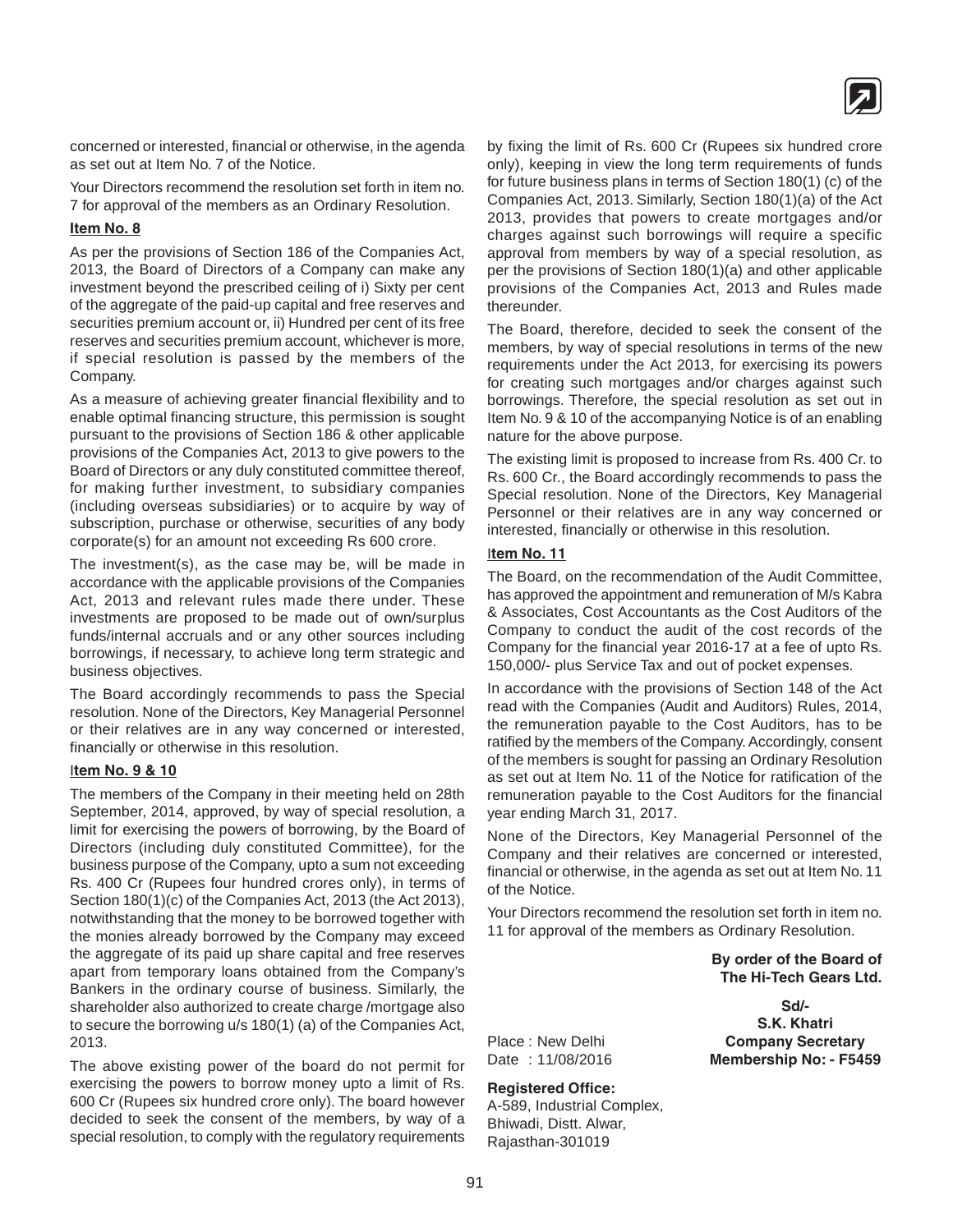#### **Particulars** Directors Identification Number (DIN) Date of Birth & Age Date of Initial appointment Date of current re-appointment Experience & Expertise **Qualification** Mr. Deep Kapuria 00006185 05/08/1949, 67 years 23/10/1986 11/08/2016 Mr. Deep Kapuria is founder director of the Company and associated with the Company since Inception. He is a technocrat and expert in Gear Manufacturing & Designing, Business Management & Finance. He has the distinction of being President of ACMA twice and has led various overseas CII/ACMA Delegations including at WTO ministerial. He regularly represents Indian Industry at the Indian Government/Ministerial Business Delegation across the globe. He is Co-Chairman of CII Trade Fairs Council & Advance Manufacturing and Indo-UK Working Group-JETCO (Joint Economic and Trade Committee), Chairman of CII Regional Committee on Central Europe and Globalization Committee of ACMA and immediate past president of CII MSME Council. 1. Bachelor of. Engineering (Honors') from B.I.T.S., Pilani; 2. Advance Management Programme from Indian Institute of Management, Ahmedabad 3. Lead Assessor Course for ISO 9000 from P.E. Batalas Ltd., UK 4. Owner Management Programme from Harvard Business School, USA Mr. Bidadi Anjani Kumar 00022417 25/03/1952, 64 years 03/11/2015 To be regularized in the ensuing annual general meeting. Mr. Kumar is an existing management consultant of the Company. He has an immense experience in the field of Business strategy, taxation, Accounts, Financial planning, along with sound experience necessary to guide organization in the competitive Environment. Mr. Bidadi Anjani Kumar, is a Seasoned Chartered Accountant (FCA) and has been practicing as a Management Consultant since 2010, with a focus on Best Practices, Corporate Governance, Strategic Planning and M &A. Chartered Accountant (FCA) Mr. Anuj Kapuria 00006366 26/08/1978, 38 years 30/05/2005 23.09.2016\* Mr. Anuj Kapuria began his professional career early as a Trainee Engineer with Hero Honda Ltd, where he was part of a team for maintaining the existing welding/painting robots and assisting with integration of new robots in their assembly line. He has come a long way in the eld of computer vision, artificial intelligence and robotics. A technology freak, has to his credit, modernization of old plants, training & development & research in ongoing projects. He has also led for more than 17 patents in India and abroad He is an Engineer with a Master's degree in Robotics with specialization in Computer Vision, Articial Intelligence and Intelligent Robotics from Carnegie Mellon University (CMU), U.S.A.

#### **Annexure A**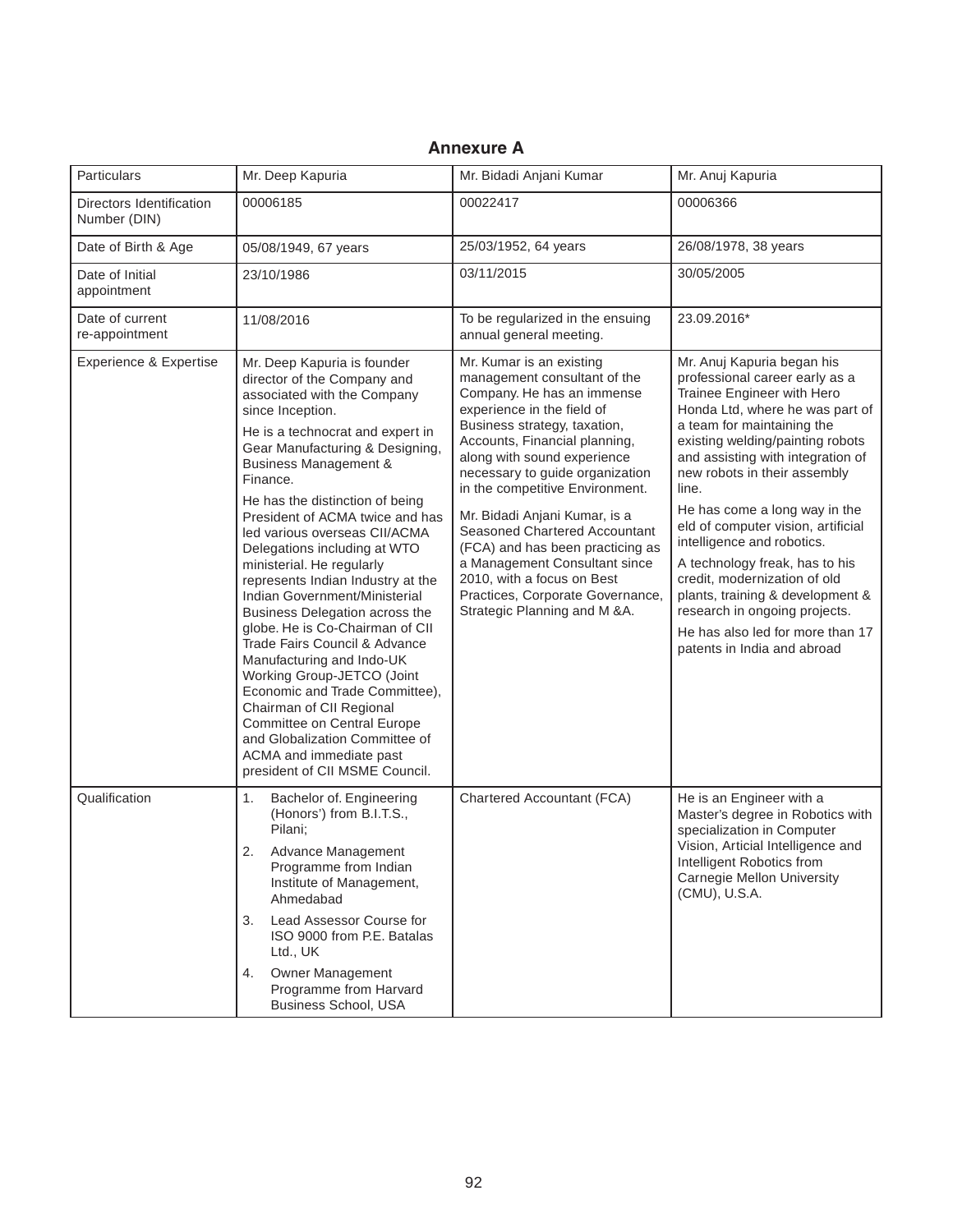

| Board Membership of<br>other Companies as on<br>31/03/2016.<br>Chairman/Member of the<br>Committee of the Board<br>of Directors as<br>31/03/2016 | 1.<br>Dev Darshan Construction<br><b>Private Limited</b><br>2.<br>The Hitech and Associates<br>Limited<br>3.<br>The Hi-Tech Robotics<br><b>Systemz Limited</b><br><b>Hitech Esoft Engineering</b><br>4.<br><b>Private Limited</b><br>5.<br>Global Innovation &<br><b>Technology Alliance</b><br>The Mayo Foundation<br>6.<br>7.<br><b>Omax Autos Limited</b><br>The Hi-Tech Gears Limited<br><b>CSR Committee (Member)</b><br><b>Share Transfer Committee</b><br>(Chairperson)<br>Finance Committee (Chairperson)<br>The Hi-Tech Robotic Systemz<br><b>Limited CSR Committee</b><br>(Chairperson)<br><b>Omax Autos Limited</b><br>Nomination & Remuneration<br>Committee (Member) | Kennametal India Limited<br>1 <sub>1</sub><br><b>Premium Transmission</b><br>2.<br>Limited<br>The Hitech and Associates<br>3.<br>Limited<br><b>Kennametal India Limited</b><br>Audit Committee (Chairperson)<br>Stakeholder Relationship<br>Committee (Member)<br>Nomination & Remuneration<br>Committee (Member)<br><b>CSR Committee (Member)</b><br>Risk Mgt. Committee (Member)<br><b>Premium Transmission Limited</b><br>Audit Committee (Member)<br>Nomination & Remuneration<br>Committee (Member) | Manu Farms Private Limited<br>1.<br>2.<br>Chetana Inlease Pvt.<br>Limited<br>Summit Inport Services<br>3.<br>Limited<br><b>Ultimate Cables</b><br>4.<br><b>Technotrends Limited</b><br><b>Vulcan Electro Controls</b><br>5.<br>Limited<br>The Hitech and Associates<br>6.<br>Limited<br>The Hi-Tech Robotic<br>7 <sub>1</sub><br><b>Systemz Limited</b><br>Hi-Tech Esoft Engineering<br>8.<br>Pvt. Ltd.<br>Hi-Tech Portfolio<br>9.<br><b>Investments Limited</b><br>The Hi-Tech Gears Limited<br>Audit Committee (Member)<br>The Hi-Tech Robotic Systemz<br><b>Limited CSR Committee</b><br>(Member) |
|--------------------------------------------------------------------------------------------------------------------------------------------------|-----------------------------------------------------------------------------------------------------------------------------------------------------------------------------------------------------------------------------------------------------------------------------------------------------------------------------------------------------------------------------------------------------------------------------------------------------------------------------------------------------------------------------------------------------------------------------------------------------------------------------------------------------------------------------------|----------------------------------------------------------------------------------------------------------------------------------------------------------------------------------------------------------------------------------------------------------------------------------------------------------------------------------------------------------------------------------------------------------------------------------------------------------------------------------------------------------|------------------------------------------------------------------------------------------------------------------------------------------------------------------------------------------------------------------------------------------------------------------------------------------------------------------------------------------------------------------------------------------------------------------------------------------------------------------------------------------------------------------------------------------------------------------------------------------------------|
| Number of shares held<br>in the Company as                                                                                                       | 3,117,401                                                                                                                                                                                                                                                                                                                                                                                                                                                                                                                                                                                                                                                                         | $\overline{a}$                                                                                                                                                                                                                                                                                                                                                                                                                                                                                           | 844,062                                                                                                                                                                                                                                                                                                                                                                                                                                                                                                                                                                                              |
| on 31/03/2016<br>Relationship with<br><b>Directors</b>                                                                                           | Mr. Pranav Kapuria - Son<br>Mr. Anuj Kapuria - Son                                                                                                                                                                                                                                                                                                                                                                                                                                                                                                                                                                                                                                | None                                                                                                                                                                                                                                                                                                                                                                                                                                                                                                     | Mr. Deep Kapuria - Father<br>Mr. Pranav Kapuria - Brother                                                                                                                                                                                                                                                                                                                                                                                                                                                                                                                                            |

\* Mr. Anuj Kapuria was re-appointed as Whole Time Director on May 15, 2015 , which was confirmed at the 29th Annual General Meeting held on September 29, 2015. His appointment is liable to retire by rotation.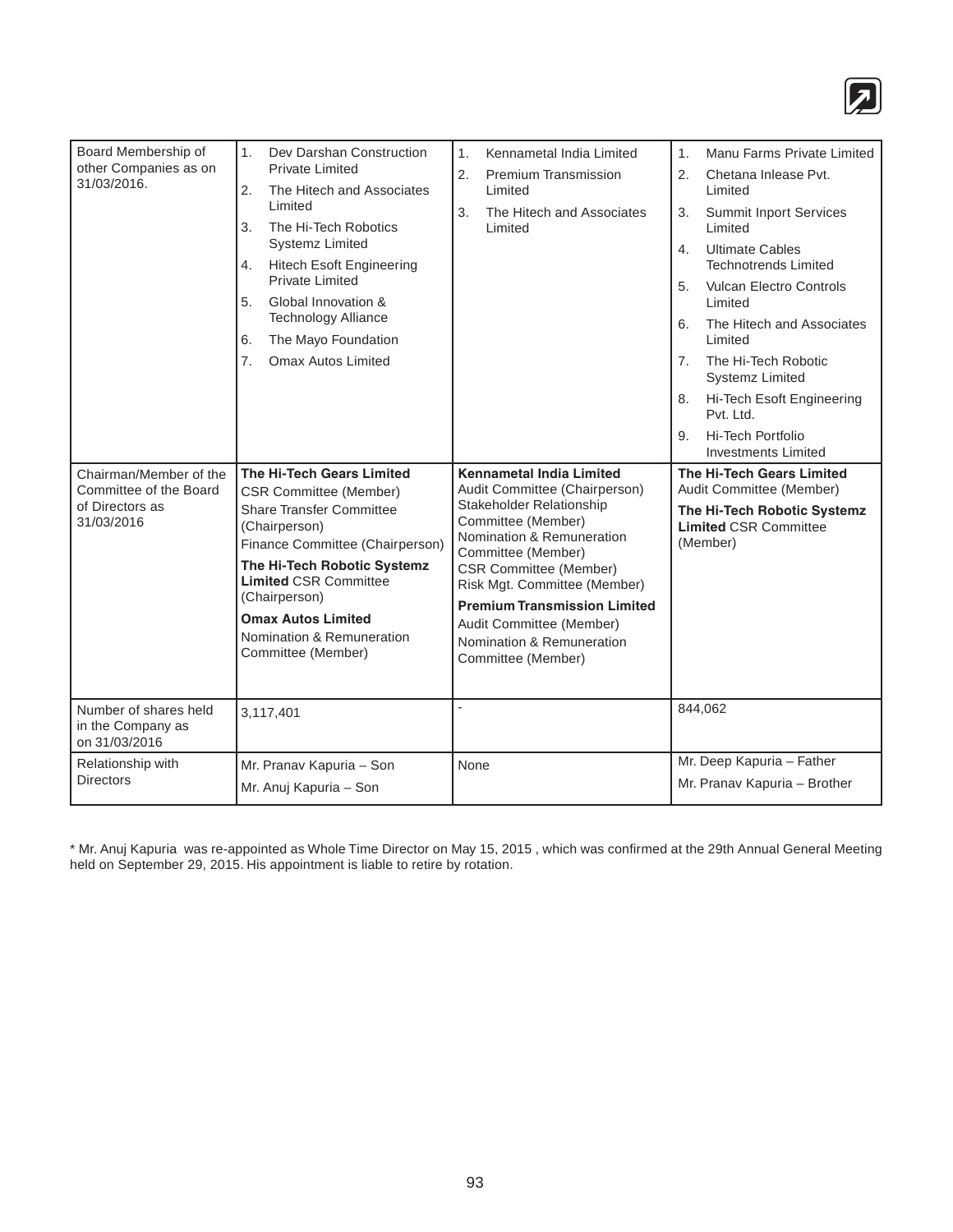| <b>Notes</b> |  |
|--------------|--|
|              |  |
|              |  |
|              |  |
|              |  |
|              |  |
|              |  |
|              |  |
|              |  |
|              |  |
|              |  |
|              |  |
|              |  |
|              |  |
|              |  |
|              |  |
|              |  |
|              |  |
|              |  |
|              |  |
|              |  |
|              |  |
|              |  |
|              |  |
|              |  |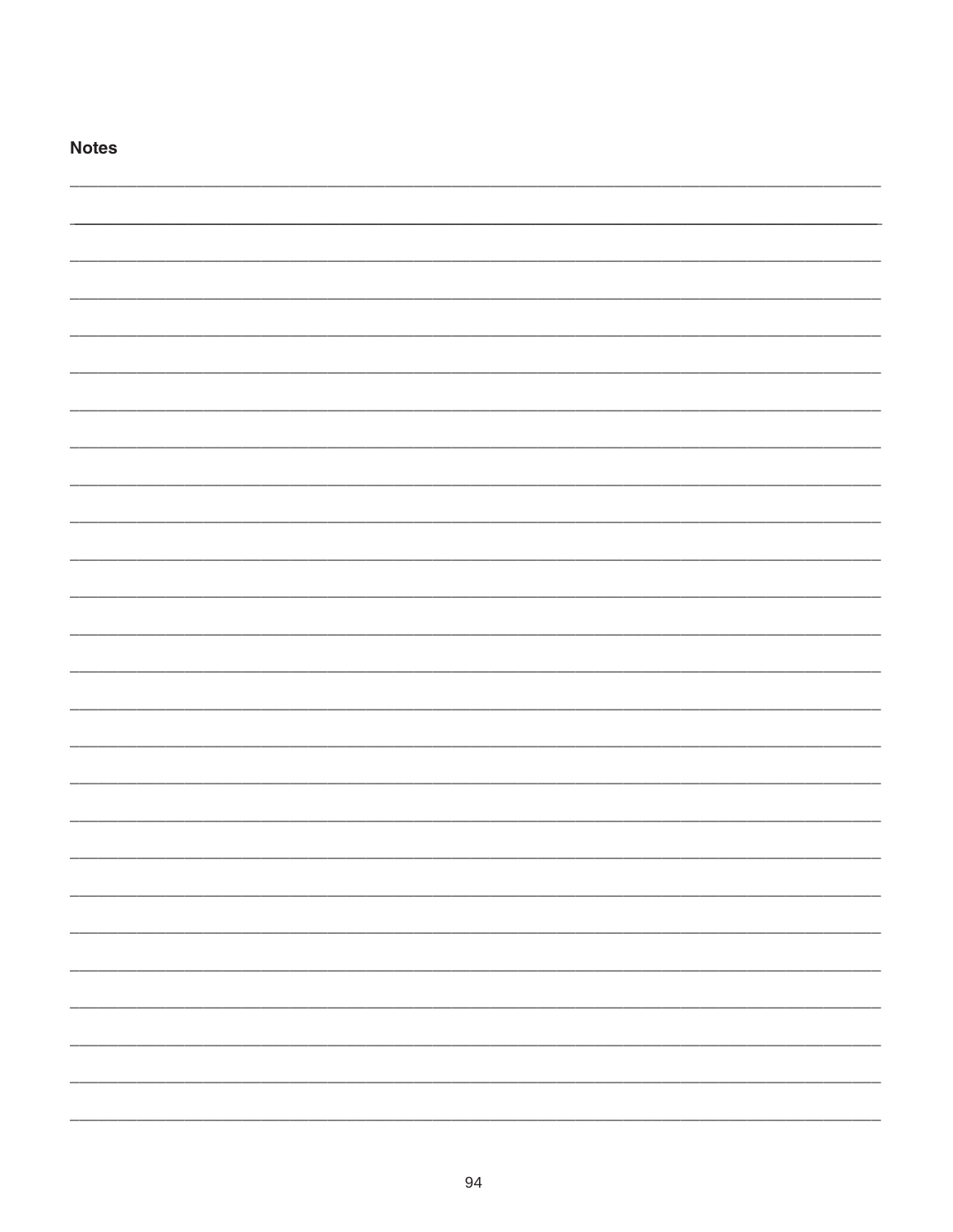

Affix Revenue Stamp

# **The Hi-Tech Gears Limited**

Registered Office: - A-589, Industrial Complex, Bhiwadi- 301019, District Alwar, Rajasthan CIN- L29130RJ1986PLC004536 website: - www.hitechgears.com Tel.: +91(124)4715100 Fax: +91(124)2806085

#### **PROXY FORM**

[Pursuant to Section 105(6) of the Companies Act, 2013 and Rule 19(3) of the Companies (Management and Administration) Rules, 2014] Name of the member (s): ............................................................................................................................................... Registered Address: ...................................................................................................................................................... E-mail ID:...........................................................Folio No. / DP ID-Client ID .................................................................. I/We, being the member (s) of ............................... shares of the The Hi-Tech Gears Limited, hereby appoint: 1. Name:........................................of....................................,having an E-mail ID:…………..................., failing him / her; 2. Name:........................................of....................................,having an E-mail ID:…………..................., failing him / her; 3. Name:........................................of....................................,having an E-mail ID:…………..................., failing him / her;

whose signatures are appended below as my/our proxy to attend and vote (on a poll) for me/us and on my/our behalf at the 30th Annual General Meeting of the Company, to be held on Friday the 23rd day of September, 2016 at 11:00 A.M. at registered office at A-589, Industrial Complex, Bhiwadi-301019, District Alwar, Rajasthan and at any adjournment thereof in respect of the resolutions as indicated below:

| S. No. | <b>Resolutions</b>                                                                                                                                                                                  | No. of shares | For* | Against* |
|--------|-----------------------------------------------------------------------------------------------------------------------------------------------------------------------------------------------------|---------------|------|----------|
|        | To receive, consider and adopt the Audited Financial Statements of the Company for the<br>financial year ended March 31, 2016, together with the reports of the Director's and Auditor's<br>thereon |               |      |          |
| 2      | To confirm the interim dividend & to declare the final dividend on equity shares.                                                                                                                   |               |      |          |
| 3      | To appoint a director in place of Mr. Anuj Kapuria, who retires by rotation and being eligible<br>has offered himself for re-appointment                                                            |               |      |          |
| 4      | To appoint Statutory Auditors and to fix their remuneration                                                                                                                                         |               |      |          |
| 5      | Re-appointment & Remuneration of Mr. Deep Kapuria as Chairman and Whole Time Director<br>to be designated as Executive Chairman                                                                     |               |      |          |
| 6      | Continuation of employment of Mr. Deep Kapuria as Executive Chairman after attaining the<br>age of 70 years (i.e. post 5th August, 2019).                                                           |               |      |          |
|        | Regularisation of Mr. Bidadi Anjani Kumar as Non Executive Director                                                                                                                                 |               |      |          |
| 8      | Approval of remuneration of Cost Auditor for the financial year 2016-2017                                                                                                                           |               |      |          |
| 9      | Approval of Inter-corporate Investments as per Section 186 of the Companies Act, 2013                                                                                                               |               |      |          |
| 10     | Approval of Borrowing Powers in terms of Section 180(1) (c) of the Companies Act, 2013                                                                                                              |               |      |          |
| 11     | Approval to Create mortgage and/or charge in respect of Company's movable /immovable<br>properties, in terms of section 180(1)(a) of the Companies Act, 2013                                        |               |      |          |

Signed this ..................... day of ................................ 2016.

(date) (Month)

Signature of Shareholder(s)

Signatures of:

................................... ................................... ...................................

First Proxy Holder **Second Proxy Holder** Third Proxy Holder Second Proxy Holder Third Proxy Holder

**Notes:-**

- \*1. Please put a "Tick mark" in the Box in the appropriate column. If you leave 'For' or 'Against' column blank in respect of any or all of the resolutions, your proxy will be entitled to vote in the matter as he/she thinks appropriate.
- 2. Proxy need not to be a member of the Company. A person can act as proxy on behalf of for a maximum of fifty members and holding in the aggregate not more than ten percent of the total share capital of the Company carrying voting rights. Provided that a member holding more than ten percent, of the total share capital of the Company carrying voting rights may appoint a single person as proxy and such person shall not act as proxy for any other person or shareholder.
- 3. This form of proxy in order to be effective should be duly executed and deposited at the Registered Office of the Company at A-589, Industrial Complex, Bhiwadi-301019, District Alwar, Rajasthan at least 48 hours before the time of the Meeting.

\* is optional. However, if you exercised the option, this may be treated as ballot form.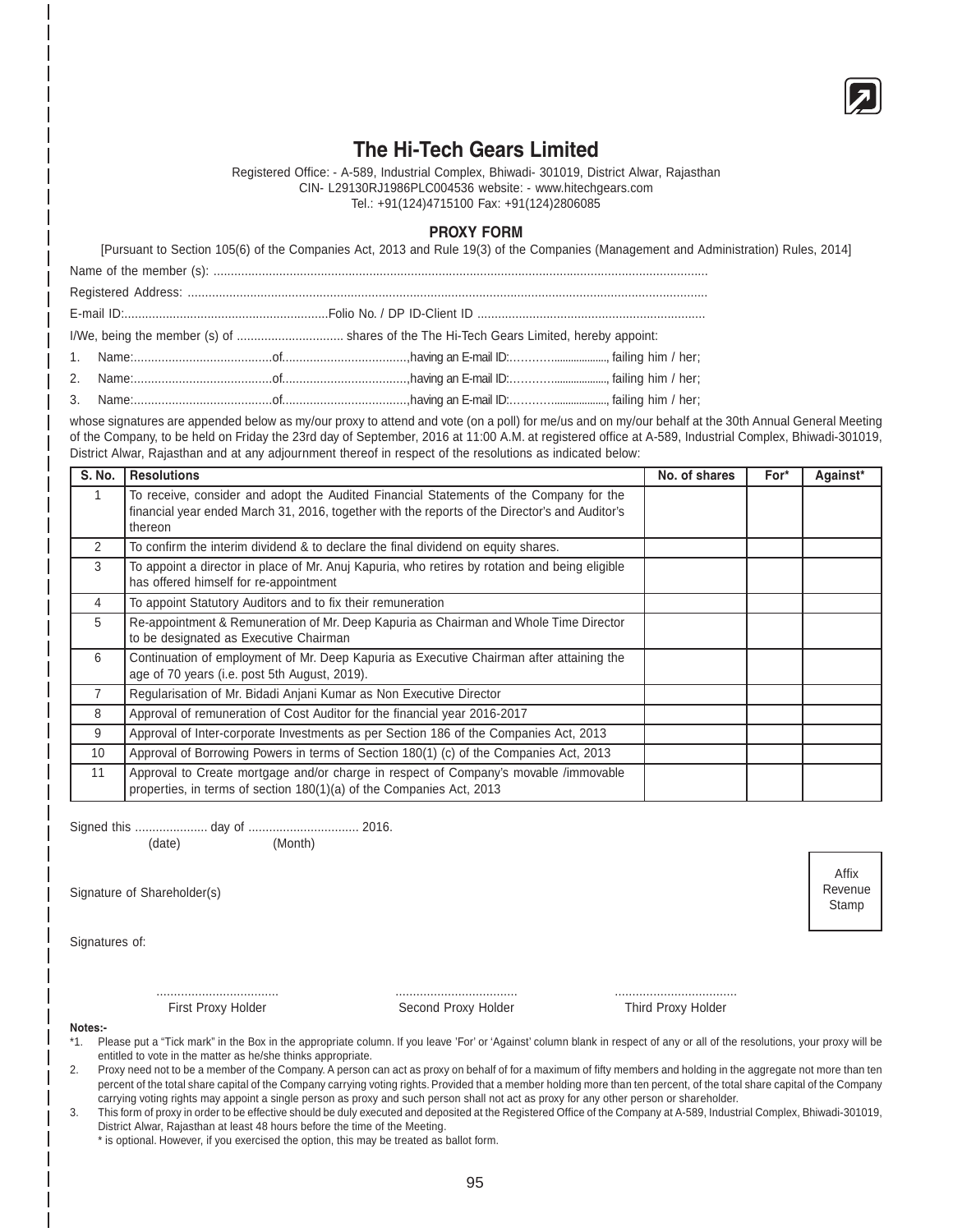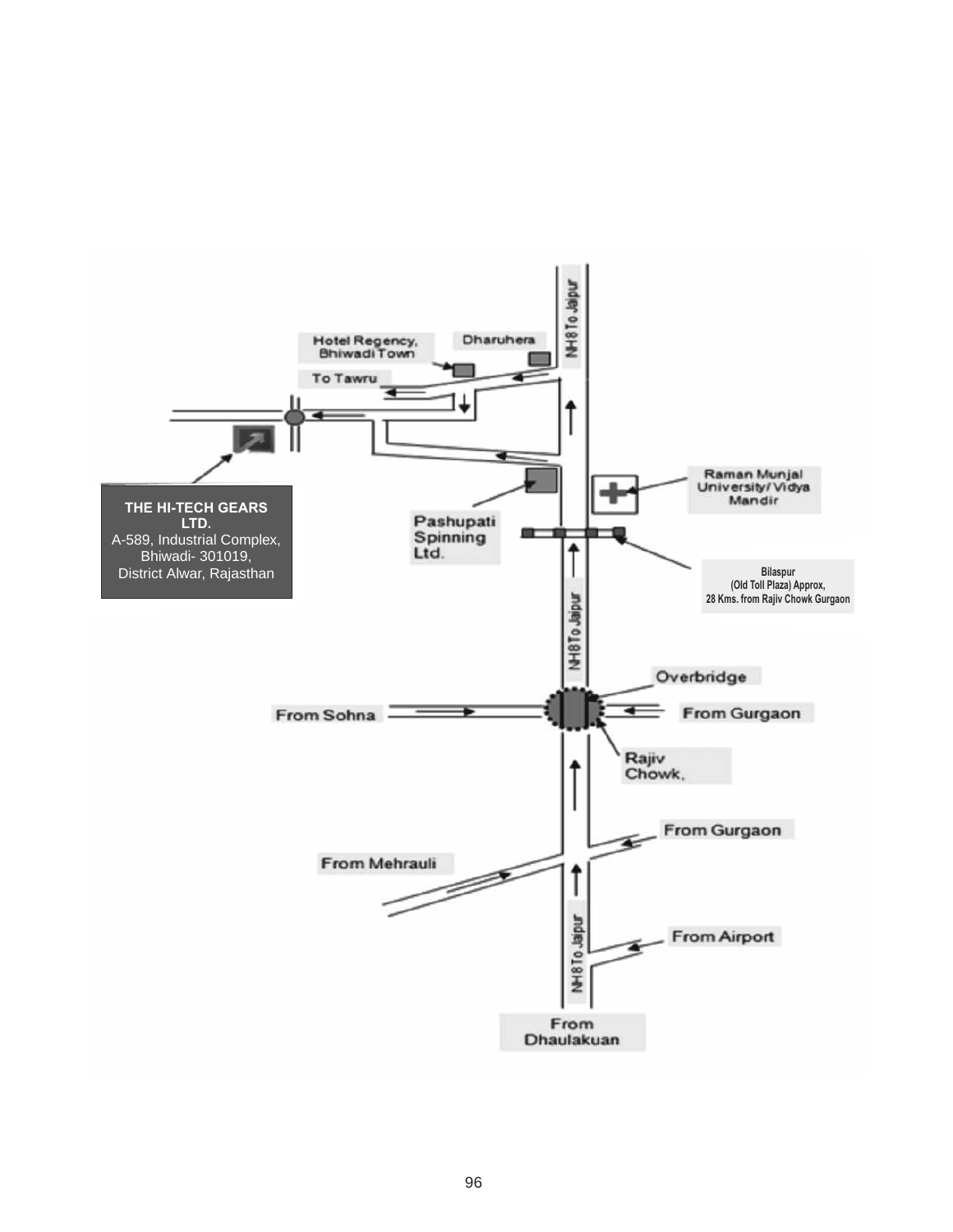

 The Hi-Tech Gears Limited (Formerly known as Hi-Tech Gears Ltd) Registered Office: - A-589, Industrial Complex, Bhiwadi- 301019, District Alwar, Rajasthan CIN- L29130RJ1986PLC004536 website: - [www.hitechgears.com](http://www.hitechgears.com/) Tel.: +91(124)4715100 Fax: +91(124)2806085 e-mail id: [secretarial@hitechgears.com](mailto:secretarial@hitechgears.com)

## **ELECTRONIC VOTING PARTICULARS**

| <b>EVEN(Electronic</b><br><b>Voting Event</b><br>Number) | USER ID | <b>PASSWORD</b> | <b>NO. OF SHARES</b> |
|----------------------------------------------------------|---------|-----------------|----------------------|
|                                                          |         |                 |                      |

### **The e-voting facility will be available during the following voting period:**

| <b>Commencement of e-voting</b> | From 09:00 a.m. (IST) on September 20, 2016 |
|---------------------------------|---------------------------------------------|
| <b>End of e-voting</b>          | Upto 05:00 p.m. (IST) on September 22, 2016 |

### **The cut-off date (i.e. the record date) for the purpose of e-voting is September 16, 2016**

**------------------------------------------------ TEAR HERE --------------------------------------------**



The Hi-Tech Gears Limited

(Formerly known as Hi-Tech Gears Ltd) Registered Office: - A-589, Industrial Complex, Bhiwadi- 301019, District Alwar, Rajasthan CIN- L29130RJ1986PLC004536 website: - [www.hitechgears.com](http://www.hitechgears.com/) Tel.: +91(124)4715100 Fax: +91(124)2806085 e-mail id: [secretarial@hitechgears.com](mailto:secretarial@hitechgears.com)

### **ATTENDANCE SLIP**

**I/We hereby record my presence at the Annual General Meeting held on Friday, September 23, 2016 at 11.00 a.m. at the registered office of the Company at A-589, Industrial Complex, Bhiwadi-301019, District Alwar, Rajasthan**

Name of the Shareholders or Proxy (In Block Letters)

**No. of Shares Held \_\_\_\_\_\_\_\_\_\_\_\_\_\_\_\_\_\_\_\_\_\_\_\_**

**Regd. Folio No./DPID-CLID \_\_\_\_\_\_\_\_\_\_\_\_\_\_\_\_\_\_\_\_\_\_\_\_**

**\_\_\_\_\_\_\_\_\_\_\_\_\_\_\_\_\_\_\_\_\_\_\_\_\_\_\_\_\_ Signature of the Shareholder/Proxy**

Note: **PLEASE COMPLETE THIS ATTENDENCE SLIP AND HAND IT OVER AT THE ENTRANCE OF THE HALL.**